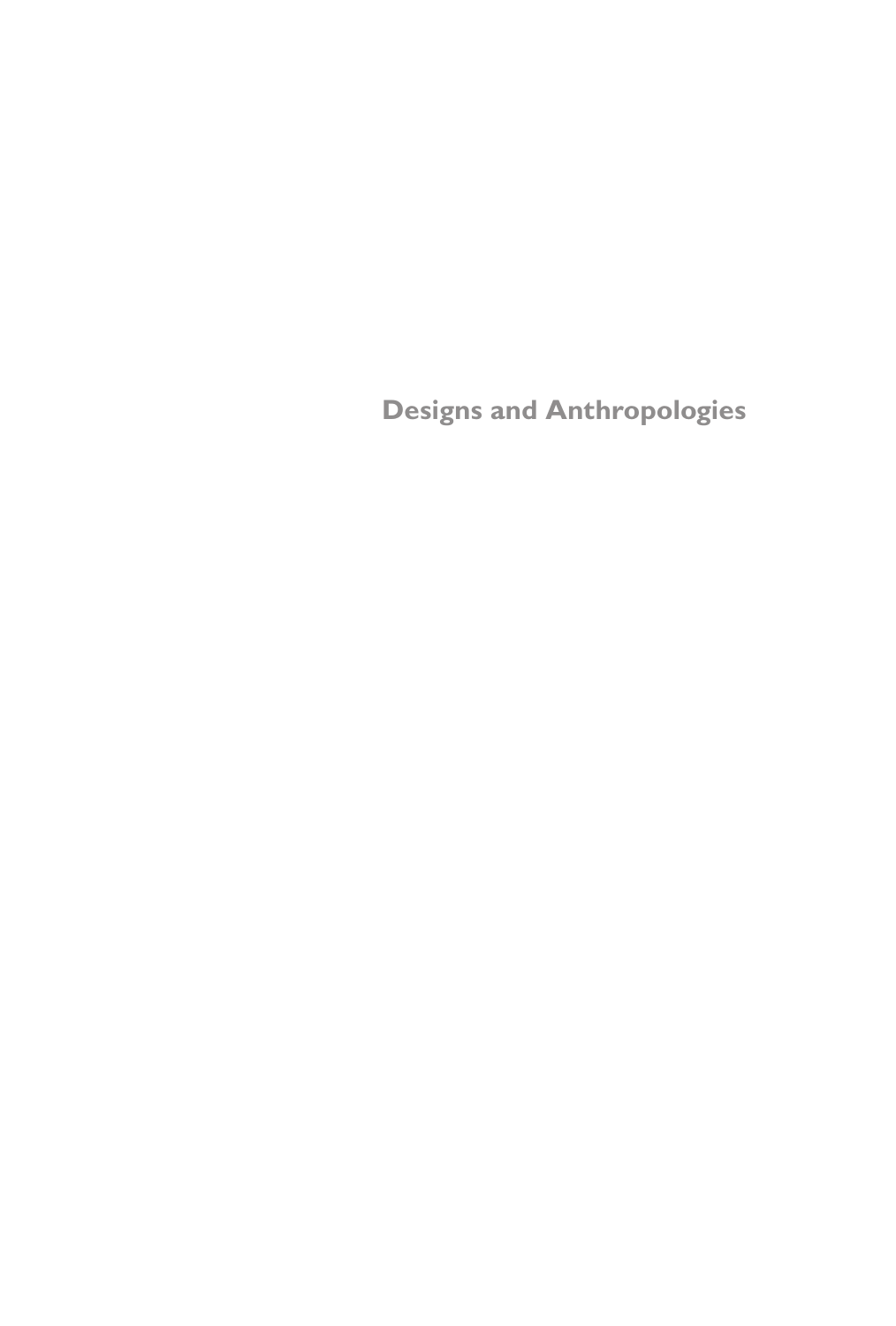School for Advanced Research Advanced Seminar Series Michael F. Brown General Editor

Since 1970 the School for Advanced Research (formerly the School of American Research) and SAR Press have published over one hundred volumes in the Advanced Seminar series. These volumes arise from seminars held on SAR's Santa Fe campus that bring together small groups of experts to explore a single issue. Participants assess recent innovations in theory and methods, appraise ongoing research, and share data relevant to problems of significance in anthropology and related disciplines. The resulting volumes reflect SAR's commitment to the development of new ideas and to scholarship of the highest caliber. The complete Advanced Seminar series can be found at www.sarweb.org.

Also available in the School for Advanced Research Advanced Seminar Series:

- *Trumpism, Mexican America, and the Struggle for Latinx Citizenship* edited by Phillip B. Gonzales, Renato Rosaldo and Mary Louise Pratt
- *Archaeologies of Empire: Local Participants and Imperial Trajectories* edited by Anna L. Boozer, Bleda S. Düring, and Bradley J. Parker
- *Walling In and Walling Out: Why Are We Building New Barriers to Divide Us?* edited by Laura McAtackney and Randall H. McGuire
- How Nature Works: Rethinking Labor on a Troubled Planet edited by Sarah Besky and Alex Blanchette
- *The Psychology of Women under Patriarchy* edited by Holly F. Mathews and Adriana M. Manago *Governing Gifts: Faith, Charity, and the Security State* edited by Erica Caple James
- *Negotiating Structural Vulnerability in Cancer Control: Contemporary Challenges for Applied Anthropology* edited by Julie Armin, Nancy Burke, and Laura Eichelberger
- *Puebloan Societies: Homology and Heterogeneity in Time and Space* edited by Peter Whiteley
- *New Geospatial Approaches to the Anthropological Sciences* edited by Robert L. Anemone and Glenn C. Conroy
- *Seduced and Betrayed: Exposing the Contemporary Microfinance Phenomenon* edited by Milford Bateman and Kate Maclean

For additional titles in the School for Advanced Research Advanced Seminar Series, please visit unmpress.com.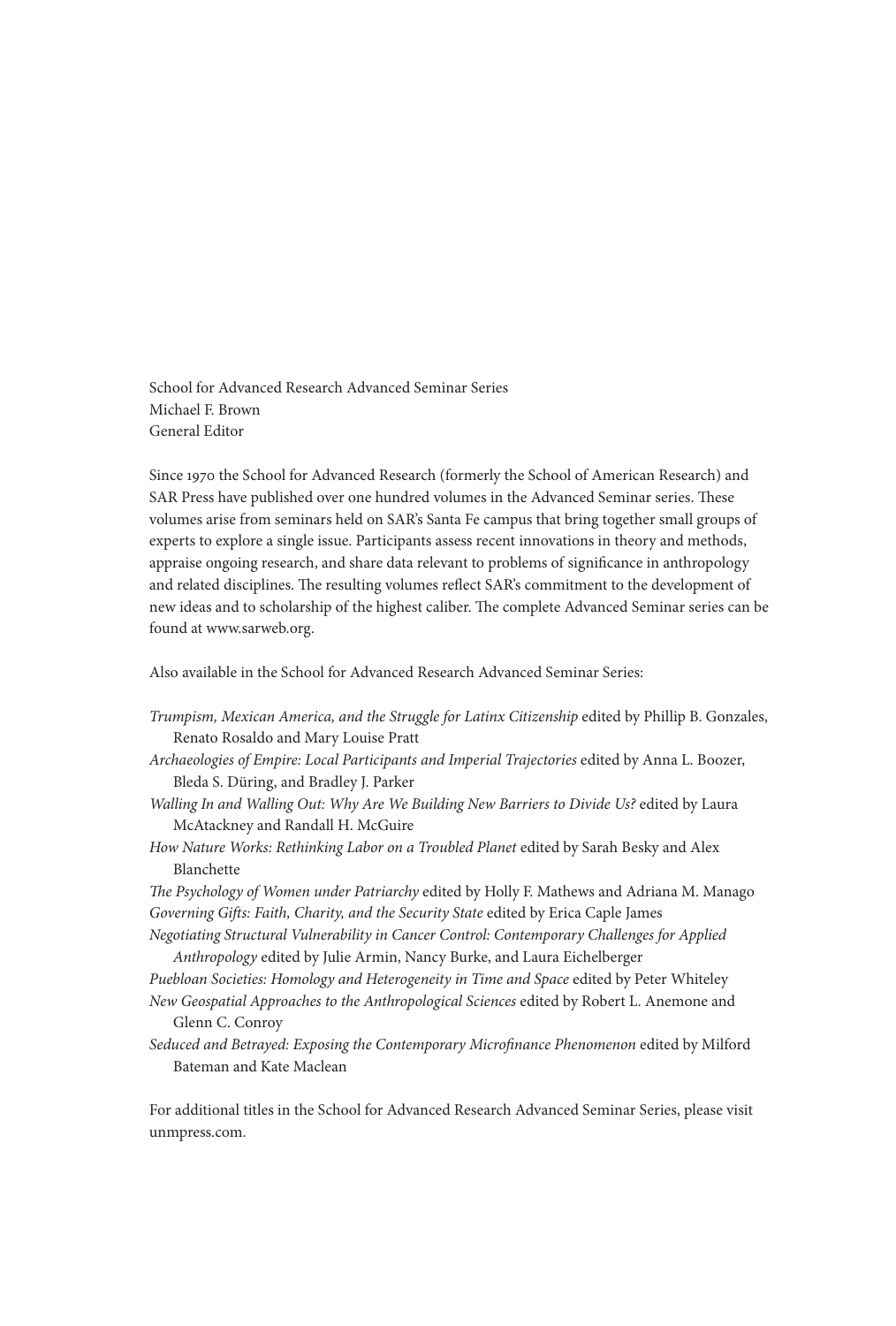# **Designs and Anthropologies** Frictions and Affinities

*Edited by Keith M. Murphy and Eitan Y. Wilf*

*Afterword by Arturo Escobar*

School for Advanced Research Press • Santa Fe University of New Mexico Press • Albuquerque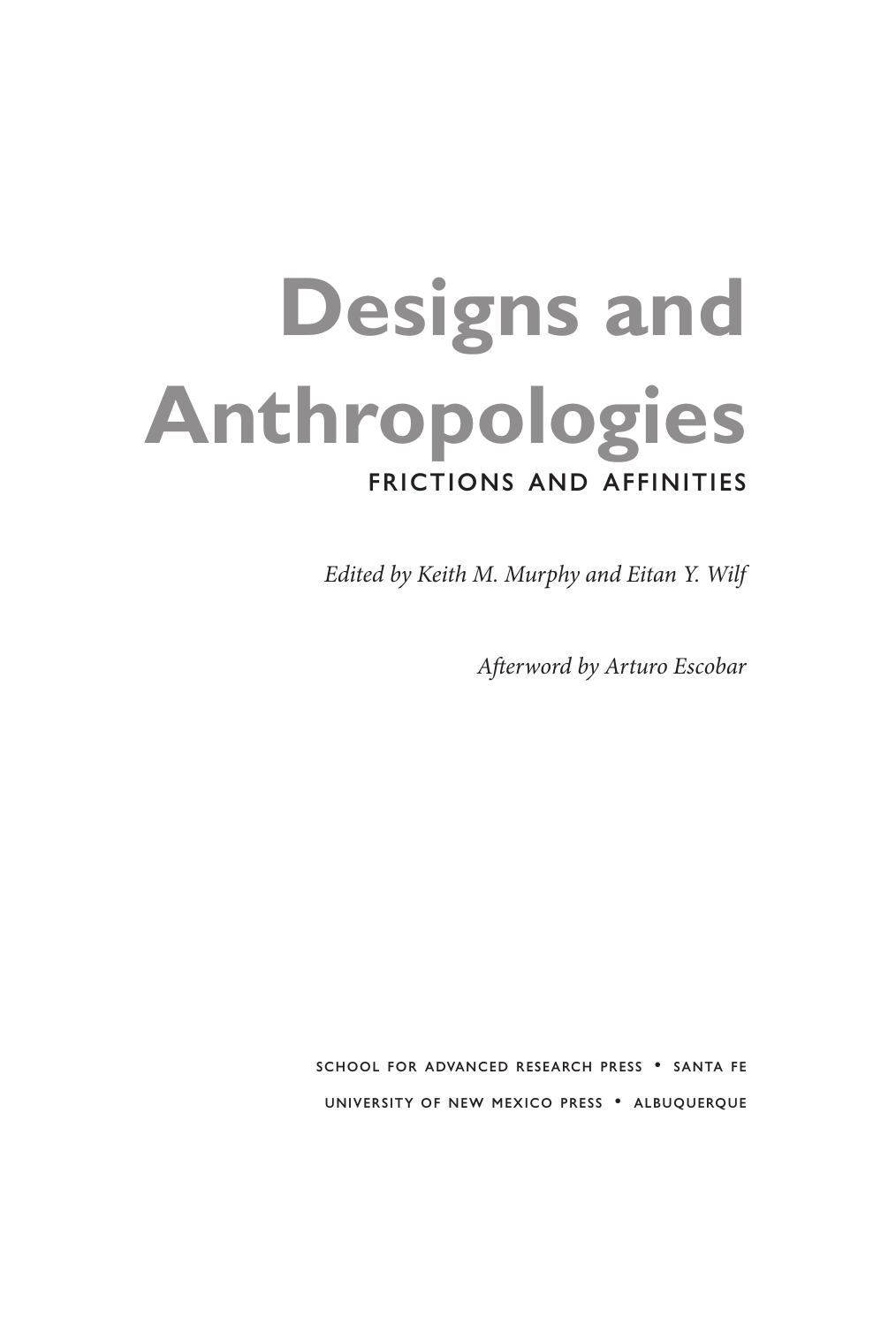© 2021 by the School for Advanced Research All rights reserved. Published 2021 Printed in the United States of America

Library of Congress Cataloging-in-Publication Data

Names: Murphy, Keith M., editor. | Wilf, Eitan Y., editor. | Escobar, Arturo, 1951– writer of afterword.

Title: Designs and anthropologies: frictions and affinities / edited by Keith M. Murphy and Eitan Wilf with an afterword by Arturo Escobar.

Other titles: School for Advanced Research advanced seminar series.

Description: Santa Fe: School for Advanced Research Press; Albuquerque: University of New Mexico Press, 2021. | Series: School for Advanced Research advanced seminar series | Includes bibliographical references and index.

Identifiers: LCCN 2021020074 (print) | LCCN 2021020075 (e-book) | ISBN 9780826362780 (paperback) | ISBN 9780826362797 (e-book)

Subjects: LCSH: Design—Anthropological aspects. | Design—Human factors. | Anthropology—Methodology. | Ethnology.

Classification: LCC NK1520. D48 2021 (print) | LCC NK1520 (e-book) | DDC 745.2—dc23

LC record available at https://lccn.loc. gov/2021020074

LC e-book record available at https://lccn.loc. gov/2021020075

Founded in 1889, the University of New Mexico sits on the traditional homelands of the Pueblo of Sandia. The original peoples of New Mexico—Pueblo, Navajo, and Apache—since time immemorial have deep connections to the land and have made significant contributions to the broader community statewide. We honor the land itself and those who remain stewards of this land throughout the generations and also acknowledge our committed relationship to Indigenous peoples. We gratefully recognize our history.

Cover photograph: Adapted from photograph by Albert Vincent Wu on Unsplash Designed by Felicia Cedillos Composed in Minion Pro 10/14

The seminar from which this book resulted was made possible by the generous support of the Annenberg Conversations Endowment.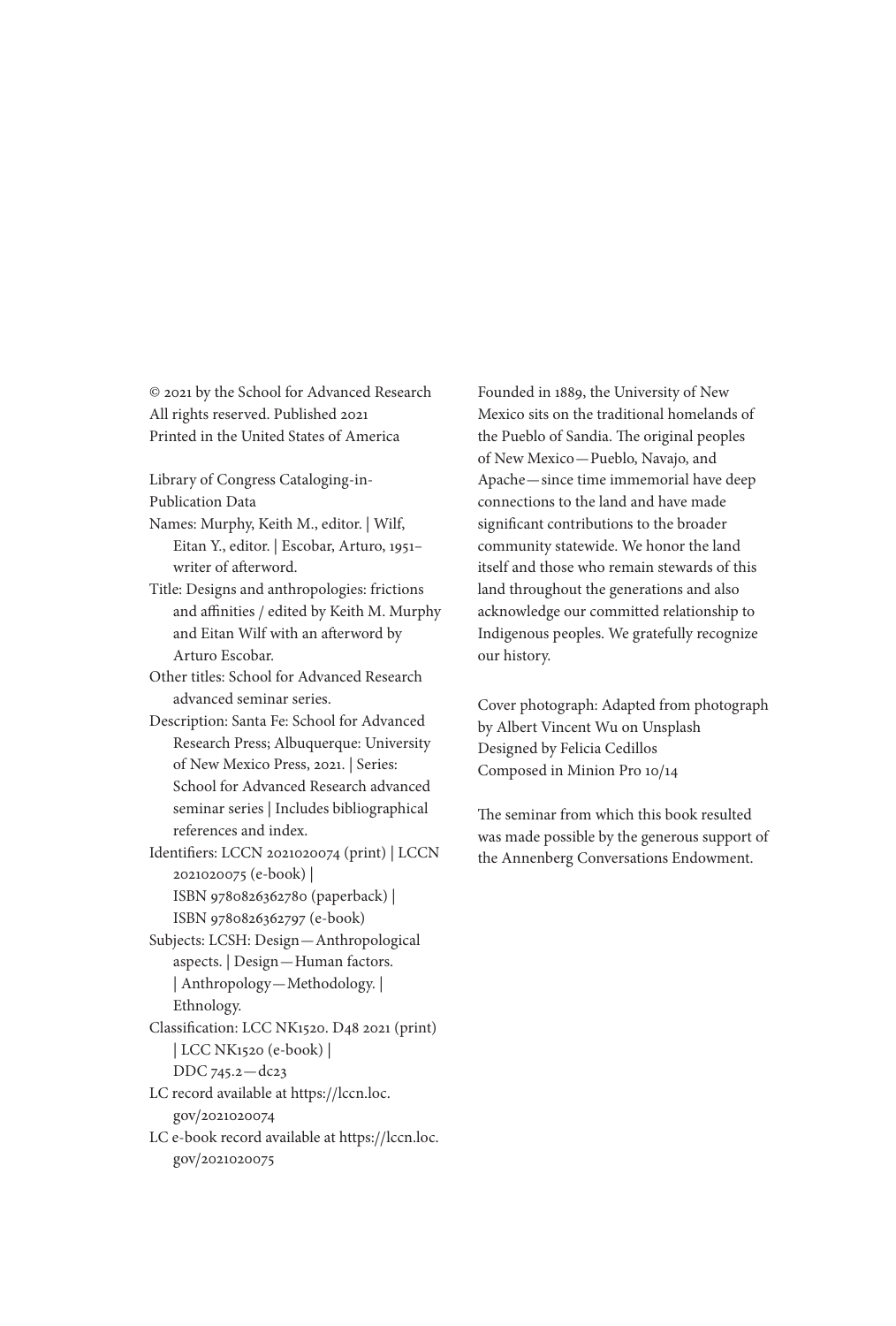- Introduction: Of Three Configurations 1 Keith M. Murphy and Eitan Y. Wilf CHAPTER ONE. Border Thinking about Anthropologies/Designs 17 Lucy Suchman CHAPTER TWO. The Wrong Means to Misguided Ends: Corporate-Based Design, Streamlined Insights, and Anthropologists' "Desire for Relevance" 35 Eitan Y. Wilf CHAPTER THREE. Feeling, Action, and Speculative Value through Human-Centered Design 51 Lilly Irani Chapter Four. *Autonomia Ethnographica*: Liberal Designs, Designs for Liberation, and the Liberation of Design 75 Alberto Corsín Jiménez Chapter Five. The Kinship between Ethnography and Scenography: Design Proposals and Methods Working within Ethnographic Projects 93 George E. Marcus CHAPTER SIX. Form-Giving as Moral Mediation 115 Keith M. Murphy CHAPTER SEVEN. Money Troubles: Designing a Bridge to the Ephemera of Expectations 141 Douglas R. Holmes Afterword: Anthropology, Designing, and World-Making 169 Arturo Escobar References 191 CONTRIBUTORS 215
- Index 217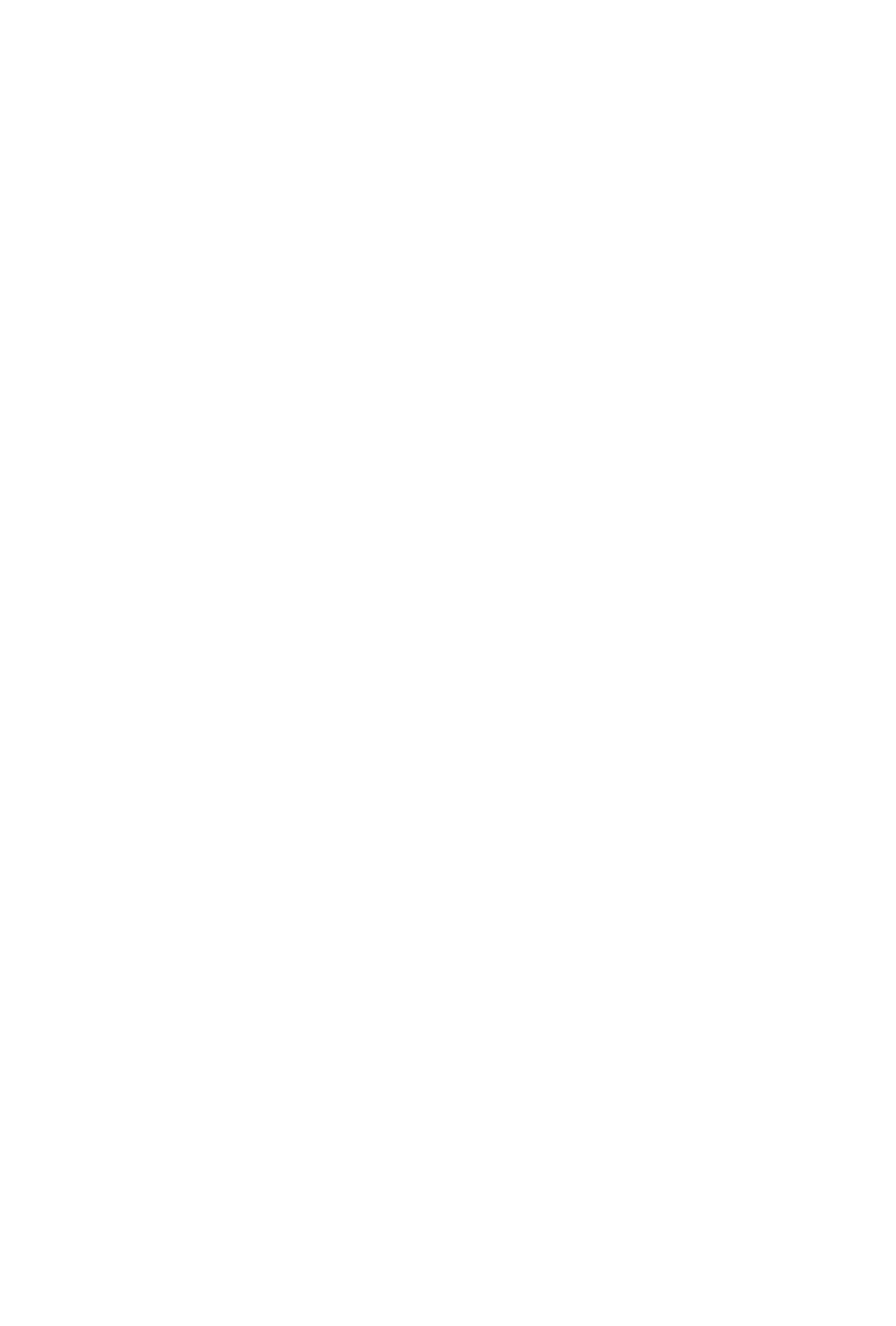## Introduction

## *Of Three Configurations*

#### Keith M. Murphy and Eitan Y. Wilf

The recent coalescence of design anthropology as a distinct subfield of interdisciplinary research, appearing most prominently in the form of several edited volumes (Clarke 2017b; Gunn and Donovan 2012; Gunn, Otto, and Smith 2013; Akama et al. 2018; Smith et al. 2016), is a strong indicator that the decadeslong alignment of design and anthropology is evolving. From at least the 1990s onward, "design ethnography" (Salvador et al. 1999; see also Graffam 2010) typically figured as the use of ethnographic research methods in corporate settings—was the dominant form of the alignment of anthropology and design. Since about 2010, however, a number of new arrangements between these two fields have emerged, including more anthropologists heeding Lucy Suchman's (2011, 3) call to develop "a critical anthropology *of* design," as well as a turn to design pedagogy and practice as resources for transforming the fundamentals of ethnographic fieldwork more generally (Rabinow et al. 2008). Anthropological research in these veins has highlighted, for instance, the ways in which ethnographic methods have been both productively incorporated into and problematically reified within a number of different design arenas, while other endeavors have attempted to clarify the potential benefits of design methods and pedagogy for a transformed and updated anthropological toolkit.

This volume is both a continuation of and a deviation from this emergent line of inquiry, probing the possibilities and pitfalls underlying interactions between anthropology and design. The anthropologists we originally assembled for this project all vary in how they relate to design. Some have trained and worked as designers, some ethnographically studied designers or people in design-adjacent fields, and still others have somehow been influenced by design in their work without ever having dealt with it directly. The basic attitudes toward design we all held vary, too, ranging from celebratory to skeptical, with a tremendous amount of complexity in between. The clarion call organizing us was constrained, but also relatively free: participants were asked to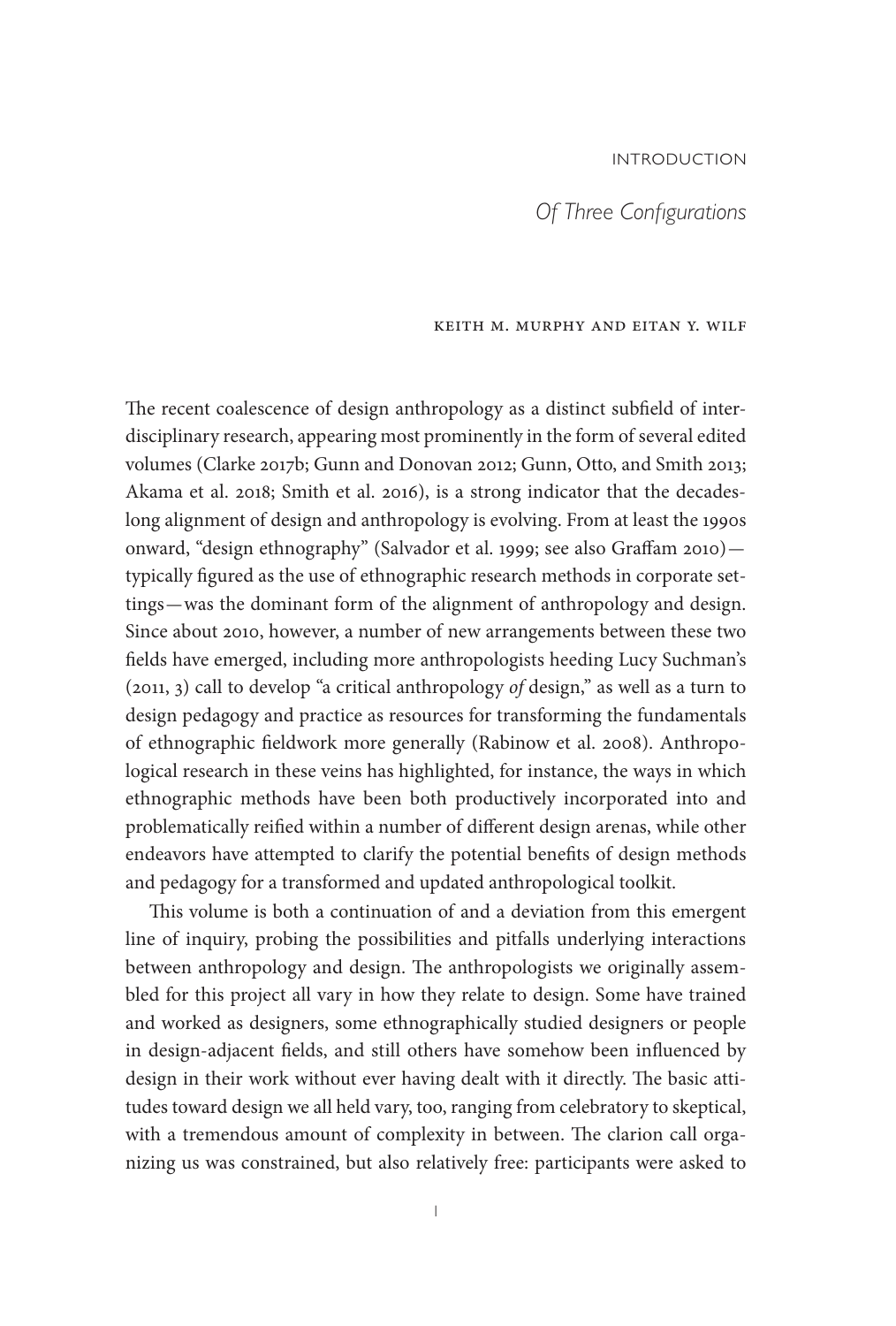explore the design-and-anthropology relationship in whatever way they saw fit, so long as it loosely fell under Keith Murphy's (2016b) articulation of three different configurations—anthropology *for* design, in which anthropological methods and concepts are mobilized in the design process; anthropology *of* design, in which design is positioned as an object of ethnographic inquiry and critique; and design *for* anthropology, in which anthropologists borrow concepts and practices from design to enhance traditional ethnographic forms.<sup>1</sup> The results of these explorations, including a week of intense deliberation at the School for Advanced Research (SAR) in Santa Fe and many writerly revisions in the months that followed, are what we present in this book.<sup>2</sup>

## **Frictions and Affinities**

But a basic question remains: Why ought anthropologists care about design in the first place? There are plenty of answers to this question, of course, several of which are demonstrated in the chapters that follow, but perhaps the most obvious answer is that design is ubiquitous in human life, and in the many guises it adopts it has powerful effects. Yet, until recently, anthropologists have mostly ceded the responsibility for exploring design to scholars from other disciplines. Take, for instance, the Design Research Society. This is the largest international body supporting interdisciplinary research in design, founded in the United Kingdom in 1966 in the context of a general turn in the postwar era toward developing a coherent "design methodology" for largescale problem-solving efforts. During World War II such efforts had been typically handled by scientists and engineers (N. Cross 2007). Indeed, before this period, neither industry nor academy had paid much special attention to design, outside of architecture (Dilnot 1984). Then starting in the late 1960s, a new generation of thinkers, inspired by both the dawn of the space age and the emergence of new computational technologies, began touting design as a new and flexible framework to complement existing problem-solving models inherited from engineering. But within this growing field of design research there were few to any anthropological voices advocating a critical excavation of design and design practice (this also being the start of the practice theory era). Instead, design research came to be dominated by two distinct agendas, one from engineering (and eventually computer science) that promoted design as a *technical* discipline, and the other from art history that focused more on design as a generator of *aesthetic* products and that was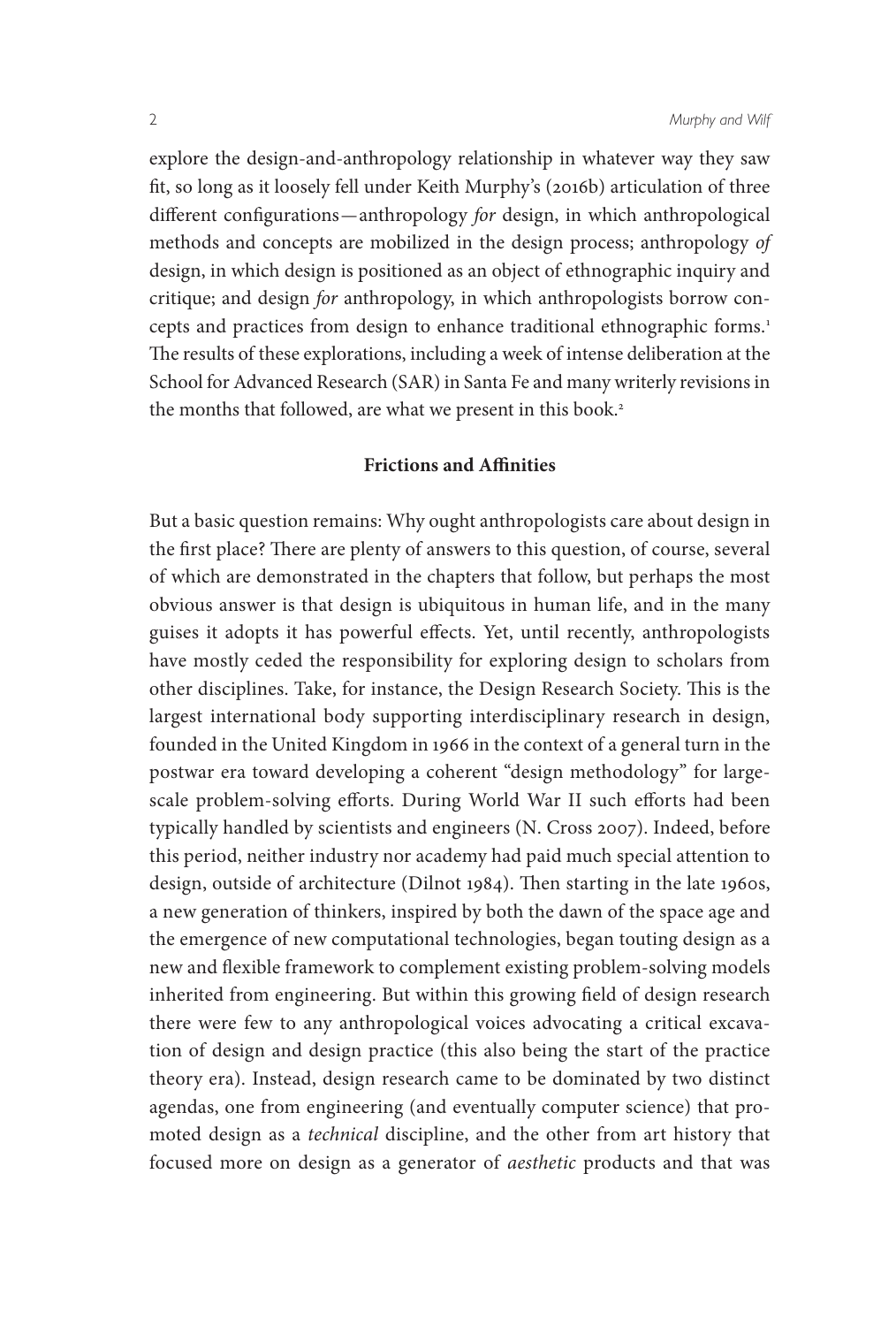#### *Introduction* 3

largely steered by the great man theory. When social science did eventually enter the fray, it was in the guise of cognitive psychology—with some notable exceptions, such as the early work of Lucy Suchman and her colleagues—and largely in the service of improving or developing different design practices, rather than critically analyzing them from a broader social or political point of view, or using ethnography as a central methodology.

Beginning in the early to mid-2010s, a range of projects and practical collaborations began addressing the paucity of anthropological attention to design, clustering under a set of almost interchangeable terms such as design anthropology, design ethnography, and ethnographic design, predominantly in Europe (especially Scandinavia), North America, and Australia. In some respects this move reflected anthropology's essential instinct to explore any and all worldly domains touched by human hands, and at the time design and "design thinking" were very much in the air, bolstered by the publication of several influential books, most notably *Change by Design* by Tim Brown of the design firm IDEO (Brown 2009). But rather than merely filling a gap in anthropological knowledge, many of these projects also seemed to succumb to a kind of inchoate allure swaying between design and anthropology, in which practitioners from both fields were seduced by the methodological and concept-building capacities that their counterparts possessed. In a word, anthropology and design were caught in the throes of a mutual attraction.

Squirreled away in a number of Max Weber's writings is the concept of "elective affinities," a partially developed theoretical construct he borrowed from eighteenth-century chemistry—by way of Goethe (see Goethe 1978)—to explain why different sorts of things in the social world seem to "naturally" bind together, even though there may be no real material contiguity between them. The most well-known example of this in Weber's work is the elective affinities that bind Calvinism with capitalism (Weber 2002), but more broadly, elective affinities can hold between all sorts of social and cultural formations. Perhaps the most interesting aspect of this concept is that it productively relies on what one scholar described as "an obvious absurdity" (Howe 1978, 310–71): the seeming contradiction between the free choice of "election" and the naturalness implied by "affinities" both combined into a single idea. However, what Weber was trying to get at is how people find plausible links between different things in the world and then argue that those links are "real" or "natural." Sometimes these bonds are strong and do not require much argumentation at all because they plainly seem to belong together. Other times they are weak,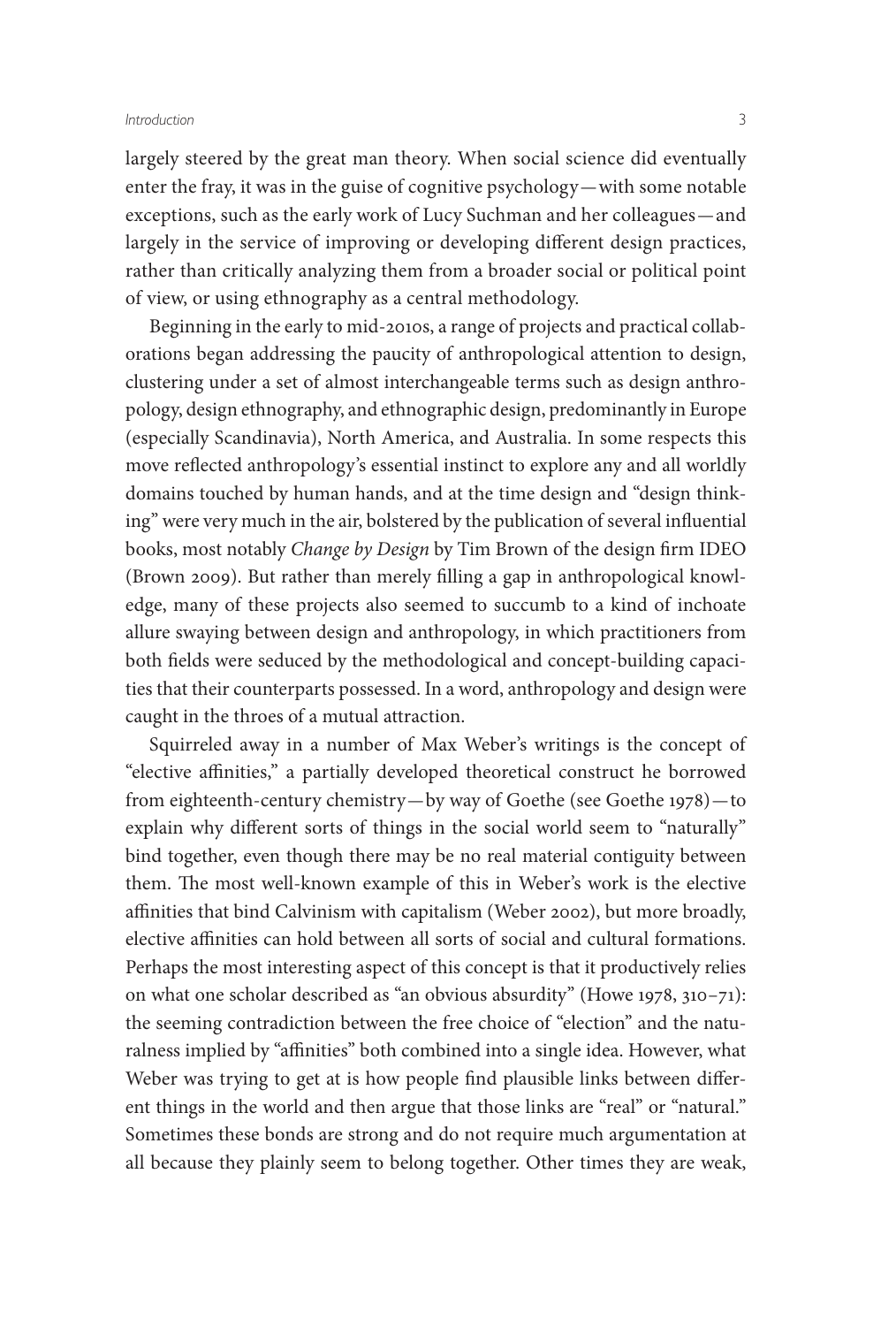which means more effort is required for making the case that the things brought together properly "fit."

"Design" and "anthropology" are two terms that refer to phenomena out in the world with elective affinities holding between them, features that both anthropologists and designers are choosing to bring together because their links seem to provide benefit to both fields. The earlier iteration of "design ethnography" was a mostly unrequited relationship in which anthropological methods were seen as providing textured insight into what might otherwise be considered shallow research and development processes. As Tony Salvador, Genevieve Bell, and Ken Anderson argued (1999, 36), "A basic assumption of design ethnography is that people here, there, or anywhere are not just consumers. They are social beings, people with desires, wishes, needs, wants some articulated, some unrecognized." In this early version, anthropology had a lot to give design in terms of concepts, methods, and styles of argument, but anything that design gave back to anthropology was strictly incidental.

Design anthropology in its contemporary form is not as narrowly focused as the earlier incarnation of design ethnography, and as such it predicates a much richer relationship between anthropology and design. Given that elective affinities tend not to align in only one direction, but *mutually correspond*, design anthropology assumes within its scope that if ethnography can be useful for design, then perhaps design can be useful for ethnography. With that in mind, some anthropologists have tried to introduce specific studio practices derived from design pedagogy into how they teach, talk about, and think about ethnography as well as anthropology more broadly (see, e.g., Murphy and Marcus 2013). One premise underlying this move is that ethnographic norms and traditions are stale and often ill-suited for the kinds of twenty-first-century social worlds that anthropologists tend to find themselves studying; design practice is generally really good at stimulating imagination and encouraging problemoriented thinking. Perhaps using design to "reimagine" ethnography—just as ethnography has been used to reimagine design—can help transform the very possibilities of what ethnographic practice can be.

As it stands, the mutual attractions between anthropology and design are, essentially, instrumentalist exploitations of their identified elective affinities what can anthropology do for design, and what can design do for anthropology? Indeed, as Christina Wasson (2000) described it, when anthropology was first introduced to design, it originally took on a form much reduced from its traditional conceptualization, notably marked by shorter periods of ethnographic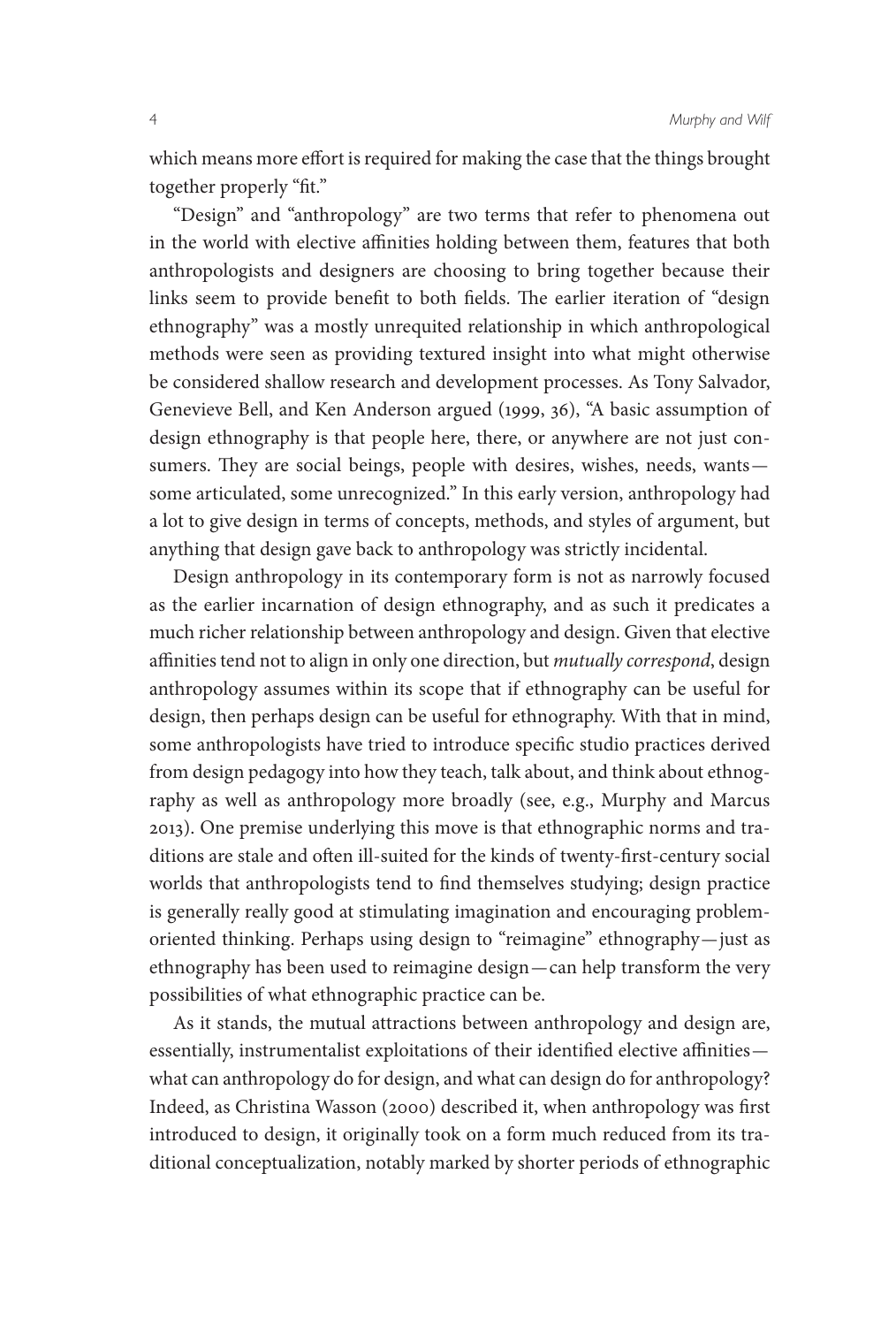#### *Introduction* 5

fieldwork and very little theoretical scaffolding. In some domains this situation is changing, but in general only very specific features of ethnography have been selected as usefully correspondent to design, and to be sure, the same is true the other way around: only very specific features of design are treated as usefully correspondent to ethnography. What this means is that design and anthropology function as aspirational figures of salvation for each other, each seemingly offering some missing piece that the other lacks, or a jolt of ameliorative sense or structure. Anthropology, so the logic goes, can make design somehow more "context-sensitive," and design can make anthropology somehow more "relevant."

## **Contending with Frictions and Multiplicities**

Thus far in the development of design anthropology the elective affinities that scholars and practitioners have exploited have by and large—although not exclusively—been methodological and practical, chiefly concerned with the mechanics of conceiving and carrying out the work of each of the broader contributing disciplines. There has also been a growing number of more or less traditional ethnographic studies of different design practices, with an eye toward critically evaluating the positions and conditions of design in particular cultural contexts. Some of the chapters in this volume continue along this path, highlighting in various ways the elective affinities between anthropology and design. Others, though, adopt a different stance, calling into question or even outright challenging the very grounds for elective affinities between design and anthropology in the first place. Indeed, what all of these essays demonstrate, in one way or another, is a critical probing of the "border," to use Suchman's term, between these two seemingly mutually attracted disciplines.

We titled the original SAR seminar "Designs and Anthropologies" as a subtle acknowledgment that while both "design" and "anthropology" are terms typically used in the singular, they both actually refer to a very wide range of things. This is quite obvious with design, which covers phenomena as distinct as creating software interfaces and planning entire cities, but also applies to anthropology, a category ecumenical enough to encompass almost any research centered on humans and their lifeworlds. Indeed, because both terms cover such variable ranges, it is tempting to proclaim that any single "design anthropology" is all but impossible to build. And perhaps it really is impossible to build, at least a design anthropology that incorporates the